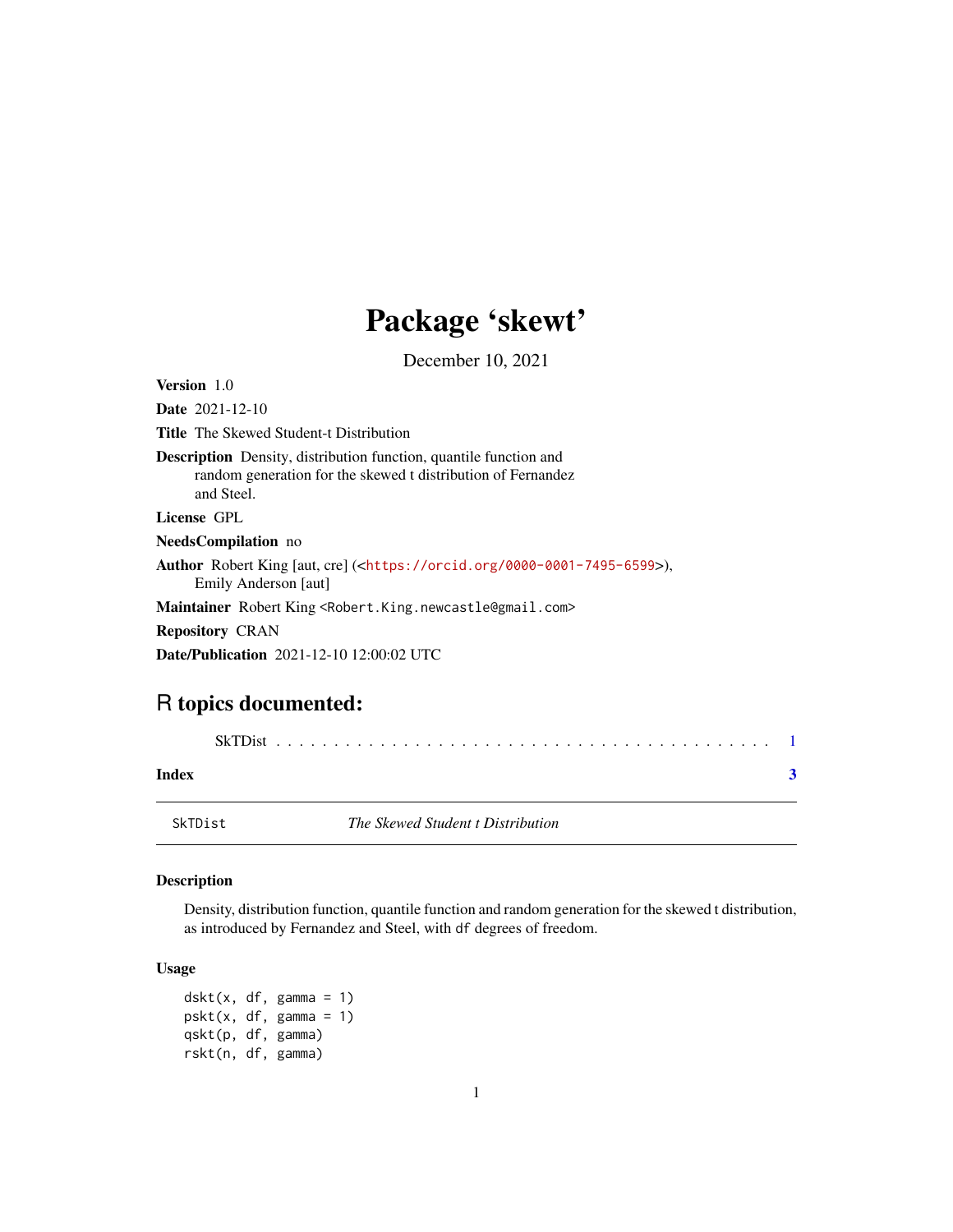<span id="page-1-0"></span>2 SkTDist

#### Arguments

| x     | vector of quantiles.                                                                           |
|-------|------------------------------------------------------------------------------------------------|
| р     | vector of probabilities.                                                                       |
| n     | number of observations. If $length(n) > 1$ , the length is taken to be the number<br>required. |
| df    | degrees of freedom $(> 0$ , maybe non-integer).                                                |
| gamma | skewing parameter, $\gamma$                                                                    |

#### Details

The Skewed t distribution with df =  $\nu$  degrees of freedom has the following density, where  $f(x)$  is the density of the t distribution, with  $=$   $\nu$  degrees of freedom :

$$
f(x) = \frac{2}{\gamma + \frac{1}{\gamma}} f(\gamma x) \quad \text{for} \quad x < 0
$$

and

$$
f(x) = \frac{2}{\gamma + \frac{1}{\gamma}} f(\frac{x}{\gamma}) \quad for \quad x \ge 0
$$

#### Value

dskt gives the density, pskt gives the distribution function, qskt gives the quantile function, and rskt generates random deviates.

#### References

Fernandez, C. and Steel, M. F. J. (1998). On Bayesian modeling of fat tails and skewness, *J. Am. Statist. Assoc.* 93, 359–371.

Rohr, P. and Hoeschele, I. (2002). Bayesian QTL mapping using skewed Student-t distributions, *Genet. Sel. Evol.* 34, 1–21.

#### See Also

[df](#page-0-1) for the F distribution.

#### Examples

```
dskt(0.5,2)
dskt(0.01,2,2)
pskt(1.25,2,2)
pskt(c(0.5,1.25),3)
qskt(c(0,0.025,0.25,0.5,0.75,0.975,1),2,2)
rskt(100,2,2)
plot(function(x)dskt(x,2,2),-3,3,n=301)
```